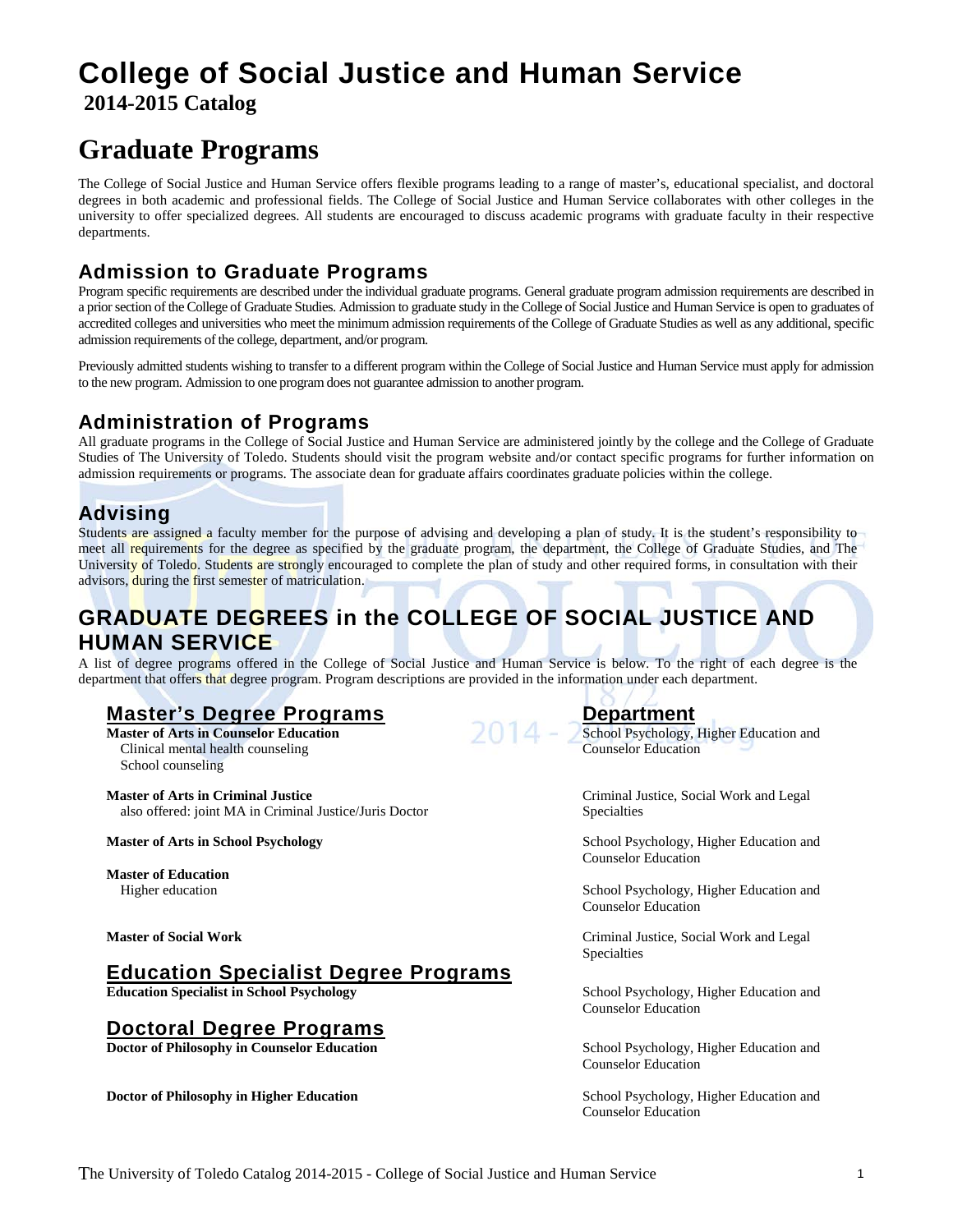### **Graduate Certificates**

Criminal Justice, Social Work and Legal Specialties<br>Elder law certificate Criminal Justice, Social Work and Legal Specialties Elder law certificate Criminal Justice, Social Work and Legal Specialties<br>
Criminal Justice, Social Work and Legal Specialties Criminal Justice, Social Work and Legal Specialties Patient advocacy certificate Criminal Justice, Social Work and Legal Specialties Diversity certificate School Psychology, Higher Education and Counselor Education

# **Department of CRIMINAL JUSTICE, SOCIAL WORK AND LEGAL SPECIALTIES**

*Shanhe Jiang, chair*

The department of criminal justice, social work and legal specialties offers individual master's degrees in each of the programs. A certificate in juvenile justice is available in association with the master's degree in criminal justice. The certificates in child advocacy, elder law, and patient advocacy are available as part of a degree or as a separate certificate.

### **Criminal Justice Program**

The department of criminal justice, social work and legal specialties offers a graduate program leading to a master of arts in criminal justice as well as an optional certificate in juvenile justice. In addition, the department of criminal justice, social work and legal specialties with the College of Law offers a joint degree program leading to the Master of Arts in criminal justice and the juris doctor.

### **Master of Arts in Criminal Justice**

The Master of Arts in criminal justice is designed to provide students with a broad understanding of the criminal justice system, social control and the nature of crime, in addition to developing and improving skills necessary to critically assess criminal justice problems and develop meaningful responses to these problems. The program also provides students with the skills to conduct applied research and evaluation, as well as the ability to understand empirical scholarly publications. The program prepares students for leadership roles in the field of criminal justice and the pursuit of criminal justice doctoral studies. The program allows a person to be either a full-time or part-time student. The program is available as a blend of land-based and online courses. **A full-time student can complete the program in one year. A student can also complete the program entirely online in two years**.

### **Admission**

In addition to the College of Graduate Studies and College of Social Justice and Human Service requirements, evaluation of applicants for the criminal justice graduate program is based on the following criteria:

- application
- three letters of recommendation
- personal statement
- official transcripts
- GPA of 3.0 or above on a 4 point scale is preferred; GPA of at least 2.7 -2.9 on a 4 point scale will be considered on a case-bycase basis
- Applicants with less than 2.70 must take the Graduate Record Exam (GRE)

Meeting the minimum admission requirements does not guarantee entrance into the program. Admission is competitive and is dependent on the availability of space within the program. Under special circumstances, the graduate admissions committee may choose to admit a promising applicant as a provisional student in the program.

### **Program of Study**

The Master of Arts in criminal justice requires a minimum of 30 semester hours including core and elective course work. Students should meet with the director of the graduate program in criminal justice to develop a plan of study which must be submitted by the end of the first semester or 12 credits hours. Any electives taken outside of criminal justice must be preapproved by the director of the graduate program in criminal justice. A student may complete a thesis or must pass a comprehensive exam to earn the degree. Within the first semester of graduate study, a student may elect to complete a thesis in lieu of 3 credit hours of elective course work.

#### **Program of study for the Master of Arts in criminal justice**

|     | <b>Fall Semester</b>                                                                                                                                    | <b>Spring Semester</b>                                                                                          | <b>Summer Semester</b>                          |  |
|-----|---------------------------------------------------------------------------------------------------------------------------------------------------------|-----------------------------------------------------------------------------------------------------------------|-------------------------------------------------|--|
| ear | CRIM 6590 Administration of Criminal Justice 3<br>CRIM5200 Data Analysis<br>CRIM6400 Research Methods<br><b>CRIM Elective in CRIM</b><br>Total 12 hours | CRIM6000 Adv. Criminal Justice Theories<br>*Elective in CRIM<br>*Elective in CRIM<br>Elective<br>Total 12 hours | *Elective in CRIM<br>*Elective<br>Total 6 hours |  |

\*Note: A maximum of18 hours of elective work must be done in graduate level courses. A maximum of 6 hours may be done in graduate level course work outside of CJ with pre-approval of the CJ graduate advisor.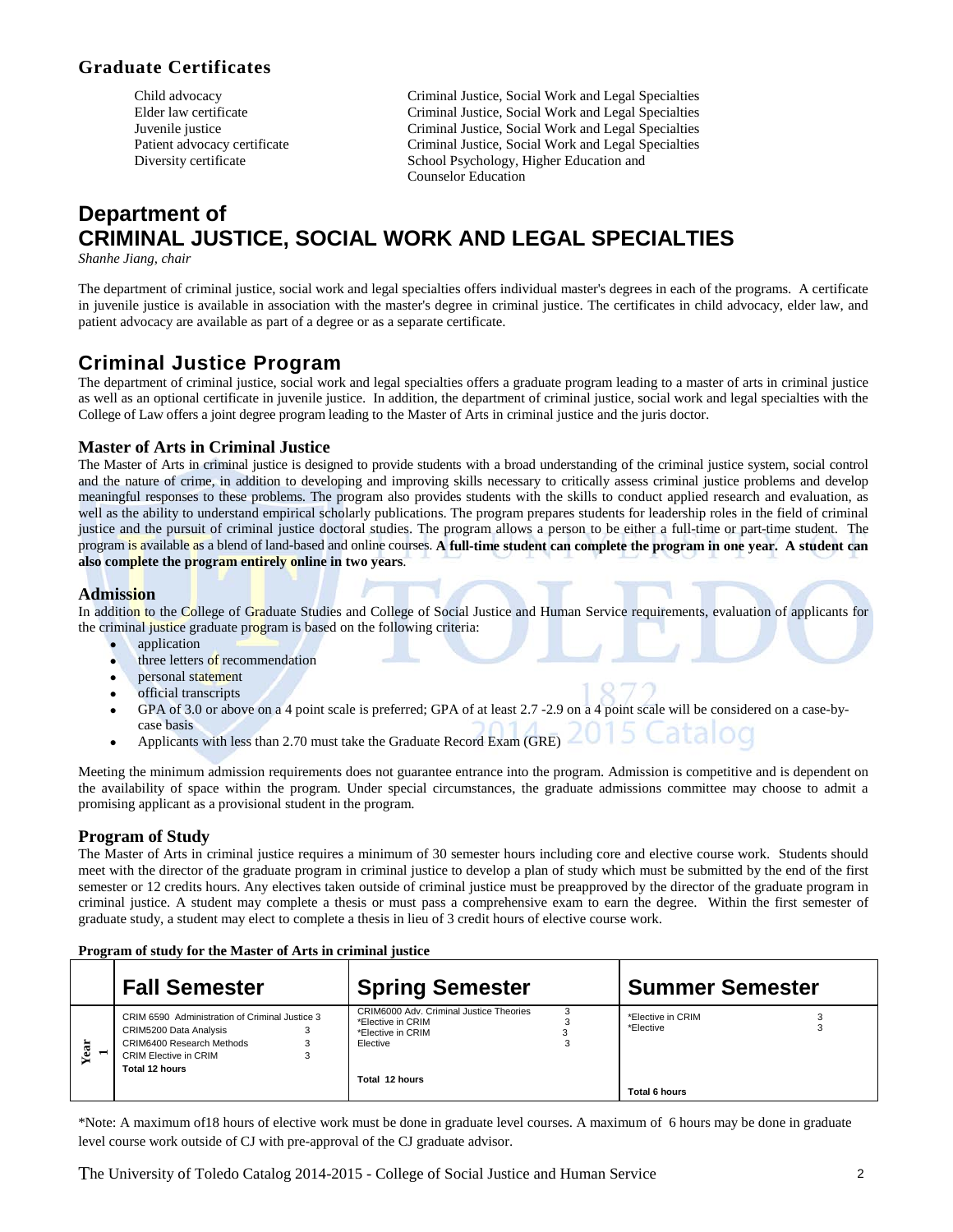### **Joint M.A. in Criminal Justice/Juris Doctor**

This program is administered jointly by the College of Law and the criminal justice program. The program is designed for students who wish to have theoretical and practical knowledge in the law and in the field of criminal justice.

### **Admissions**

- First be accepted by the University of Toledo College of Law
- Successfully complete of the first year of law school
- Be a student in good standing at the University of Toledo College of Law
- Complete an application for the master of arts in criminal justice

### **Program of Study**

To complete the master of arts in criminal justice, the student must meet the degree requirements. Students in the joint program may substitute a law school course in criminal procedures for the course CRIM 6420. Additionally, 6 to 9 hours of law courses may be applied as electives in the master of arts in criminal justice, subject to the approval of the CJ graduate advisor..

To qualify for the juris doctor degree, a student must comply with all the academic and non-academic rules of the College of Law. Under the joint program, up to 12 semester hours taken for the master of arts in criminal justice may be applied toward the completion of credit hours for juris doctor degree. The student must earn a grade of B or better in those courses to be credited toward the juris doctor.

# **Social Work Program**

The department of criminal justice, social work and legal specialties offers the professional master of social work degree (MSW). The graduate program in social work is fully accredited by the Council on Social Work Education (CSWE).

### **Master of Social Work**

The master of social work program has a strong emphasis on social and economic justice. As such, the degree has an advanced generalist concentration, preparing students to create change at all system levels, from individuals to communities. Students may select a specialization in either mental health or in child and family practice.

A 33 hour advanced standing program exists for students who meet specific criteria including a baccalaureate social work degree from an undergraduate social work program accredited by the Counsel of Social Work Education (CSWE). Students with undergraduate degrees in disciplines other than social work may apply to our 60 hour "foundation" program.

#### **Admission**

In addition to the admission criteria established by the College of Graduate Studies at The University of Toledo, the applicant to the MSW program must submit

- three letters of recommendation from both employers and prior faculty members (use forms on MSW website)
- a personal statement that speaks to her/his commitment to social and economic justice as well as the applicant's professional goals

Additional requirements for admission to the advanced standing program include:

- a baccalaureate degree in social work from a CSWE-accredited social work program
- minimum undergraduate GPA of 3.0 over the last 60 hours of graded course work and a minimum GPA of 3.3 in social work courses

The personal statement and references from both employers and prior faculty members will be evaluated for a "fit" with the social work profession and our program's focus on social and economic justice. Applicants must convey their valuing of and adherence to the values and ethics of the profession. Applicants with no evidence of the above will not be admitted to the program.

The Council on Social Work Education does not permit programs to provide course credit for work experience. It is our hope that the student body of our program will include a mixture of students who have experience as well as those without extensive professional experience. We encourage diversity among the students accepted to the program. This includes diversity of gender, age, race/ethnicity, sexual orientation, ability and experience in the profession, etc. Prospective applicants are urged to review information on the program website.

### **Program of Study**

The complete foundation MSW Program requires 60 semester hours for graduation, which is consistent with MSW programs across the country. Foundation (5000 level) course work is offered in the first year of the program and advanced (6000 level) course work in the second year.

Students in the foundation 60 hour program must enroll in a total of 16 credit hours of field education to obtain the required 900 hours required by CSWE. Six (6) of these hours are taken during the foundation year and ten (10) during the advanced year. While every effort is made to accommodate students with full-time jobs, applicants to the program must be aware that field placements primarily take place during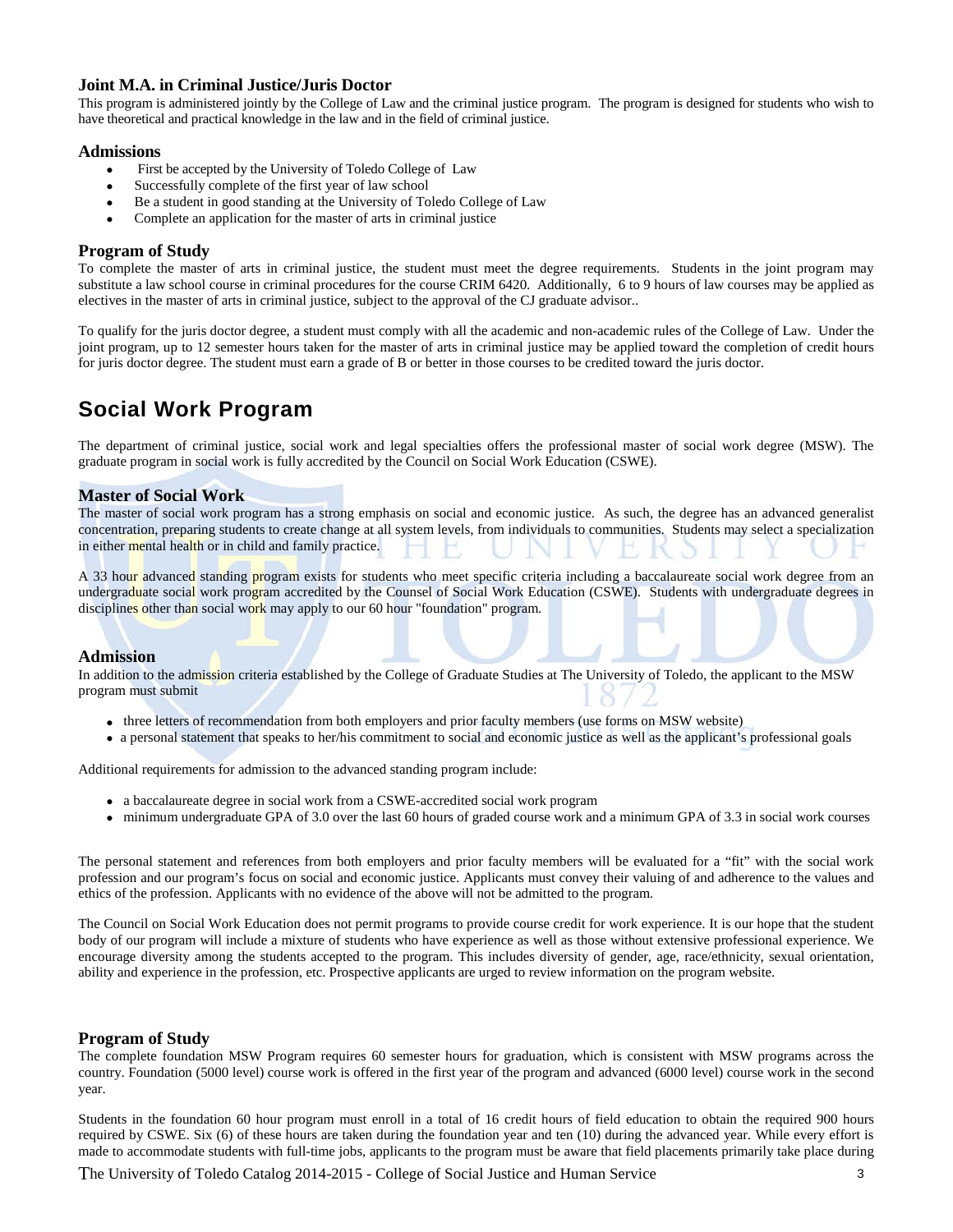business hours and on week days. We are unable to guarantee a night or weekend field placement.

Students who are awarded admission with advanced standing must complete 33 credit hours to obtain the MSW degree. The advanced standing program focuses on advanced generalist and specialty courses and field placements. Only courses at the 6000 level are required for the advanced standing program.

| Example program of study for the foundation master of social work program |
|---------------------------------------------------------------------------|
|---------------------------------------------------------------------------|

|   | <b>Fall Semester</b>                                              |   | <b>Spring Semester</b>                               |   |
|---|-------------------------------------------------------------------|---|------------------------------------------------------|---|
|   | SOCW 5110 Social Work Practice I                                  | 3 | SOCW 5120 Social Work Practice II                    | 3 |
|   | SOCW 5210 Micro Perspectives of HBSE                              | 3 | SOCW 5130 Social Work Practice III                   | 3 |
| ā | SOCW 5330 Policy Issues & Analysis in SW                          | 3 | SOCW 5220 Macro SW Perspectives HBSE                 | 3 |
|   | SOCW 5010 SW Research Methods & Analysis                          | 3 | SOCW 6140 Advanced SW Assessment                     | 3 |
|   | SOCW 5900 Found Field Exp & Integrative Sem 1                     | 3 | SOCW 5910 Found Field Exp & Integrative Sem II       | 3 |
|   | Total 15 hours                                                    |   | Total 15 hours                                       |   |
|   |                                                                   |   |                                                      |   |
|   | SOCW 6110 Advanced Generalist Practice I                          | 3 | SOCW 6120 Advanced Generalist Practice II            | 3 |
|   | Research Elective*                                                | 3 | SOCW 6130 Advanced Generalist Practice III           | 3 |
|   | Field of Practice - Practice**                                    | 3 | Field of Practice - Policy***                        | 3 |
| N | Social Work Journal Review Seminar I                              |   | Social Work Journal Review Seminar II                |   |
|   | SOCW 6900 Adv Field Exp & Integrative Seminar I<br>Total 15 hours | 5 | SOCW 6910 Advanced Field Exp & Integrative Sem. II 5 |   |

Students may choose between Research Methods for Micro Social Work Practice and Research Methods for Macro Social Work Practice.

Students may choose between Social Work Practice in Mental Health, and Child and Family Social Work Practice.

\*\*\* Students may choose between Social Work Policy Issues in Mental Health, and Social Work Policy Issues In Child and Family Practice.

### **Program of study for the advanced standing master of social work program**

| <b>Summer Year 1</b>                  | <b>Fall Year</b>                                                                                                                                                                                       | <b>Spring Year 1</b>                                                                                                                                                                                                         |  |
|---------------------------------------|--------------------------------------------------------------------------------------------------------------------------------------------------------------------------------------------------------|------------------------------------------------------------------------------------------------------------------------------------------------------------------------------------------------------------------------------|--|
| SOCW 6140 Adv. Social Work Assessment | Research Elective*<br>SOCW 6110 Advanced Generalist Practice 1<br>Field of Practice - Practice**<br>Journal Review Seminar I<br>SOCW 6900 Adv Field Exp & Integrative Seminar I<br>5<br>Total 15 hours | SOCW 6120 Advanced Generalist Practice II<br>3<br>SOCW 6130 Advanced Generalist Practice III<br>Field of Practice - Policy***<br>Journal Review Seminar II<br>SOCW 6910 Adv Field Exp & Integrative Sem II<br>Total 15 hours |  |

\* Students may choose between Research Methods for Micro Social Work Practice and Research Methods for Macro Social Work Practice.

\*\* Students may choose between Social Work Practice in Mental Health, and Child and Family Social Work Practice.

\*\*\* Students may choose between Social Work Policy Issues in Mental Health, and Social Work Policy Issues: Child and Family.

Students may matriculate through the MSW program at either a full time pace (depicted above) or a part time pace, as they desire.

### **Graduate Certificates**

The juvenile justice certificate must be included as part of a master's degree in criminal justice. The child advocacy certificate, elder law certificate, and patient advocacy certificate are offered on-line as stand-alone certificates that are available to persons holding bachelor degrees. The coursework from certificates may be used as part of a degree program but a separate application for each certificate must be made.

### **Child Advocacy Certificate**

An on-line interdisciplinary certificate is offered to individuals with bachelor degrees who are interested in advocating for children and preventing child abuse. The certificate requires a 12 credit hour sequence of four courses from criminal justice, social work, and counselor education. Effective fall of 2015 this certificate will not be available through the College of Social Justice and Human Service.

#### **Admission**

- Must have an earned bachelor's degree from an accredited institution of higher learning with an undergraduate grade point average of 3.0 or higher for regular admission to the certificate program
- Apply for admission to the certificate program
- One letter of recommendation from an employer or faculty member
- A statement of purpose

The University of Toledo Catalog 2014-2015 - College of Social Justice and Human Service <sup>4</sup>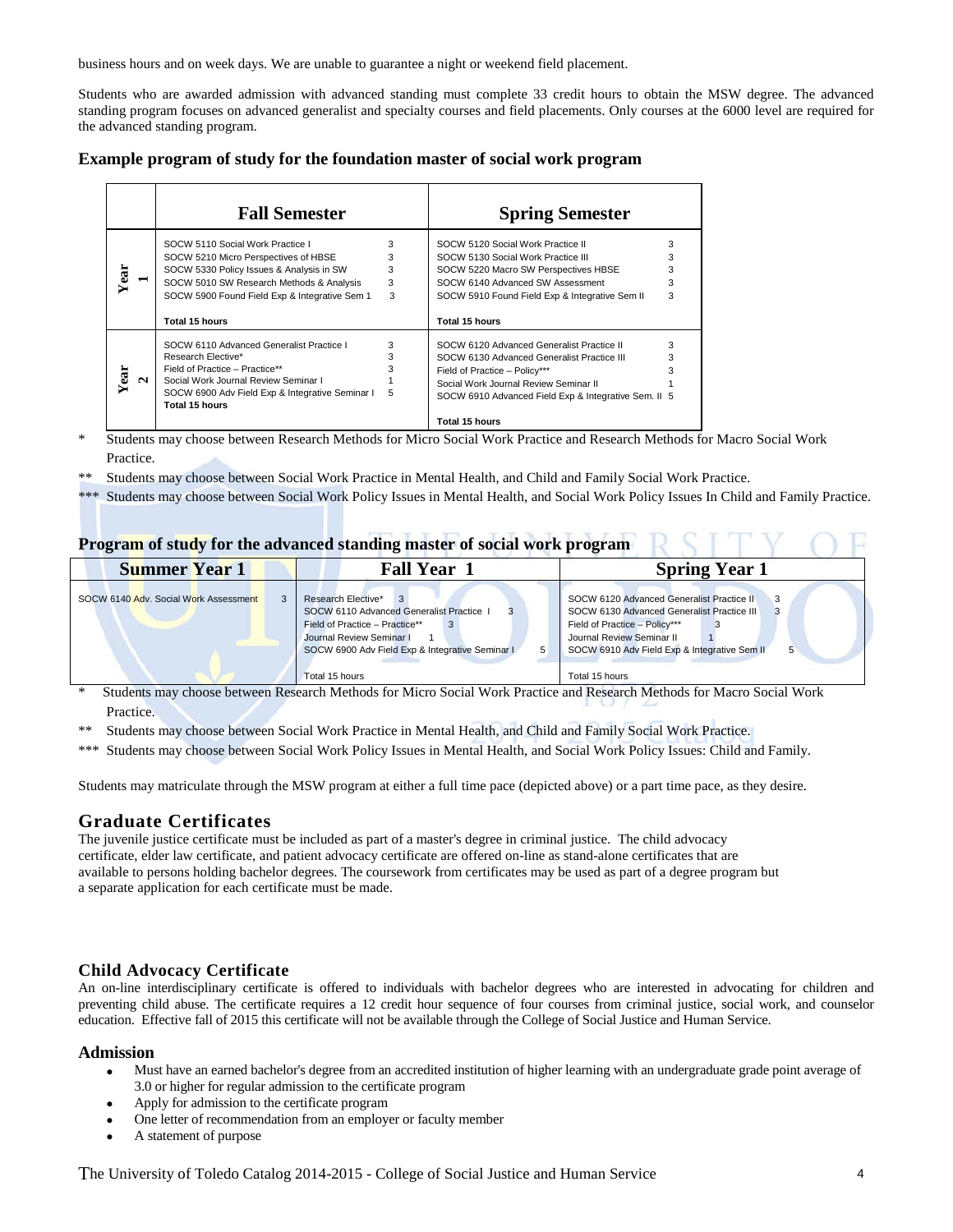### **Program of Study**

The child advocacy courses may be used within a degree program or may be used as a separate child advocacy certificate.

| <b>SOCW</b> | 6700 | Perspectives in Child Maltreatment and Advocacy      |
|-------------|------|------------------------------------------------------|
| <b>CRIM</b> | 6710 | Professional and System Responses for Child Advocacy |
| <b>COUN</b> | 6720 | Advocacy for the Survivor of Child Neglect and Abuse |
| <b>CRIM</b> | 6730 | Guided Study in Child Advocacy                       |

### **Elder Law Certificate**

The elder law certificate is an online graduate certificate consisting of 15 credit hours. The program is designed to enhance the professional credentials of individuals working with an elderly population. Students are admitted for the summer semester and must complete an on-line application. For regular admission to the certificate, a minimum of 3.0 undergraduate grade point average (GPA) is required as well as one letter of recommendation.

The program of study consists of courses offered in summer and fall semesters.

| LGL | 6100 | Legal Issues for the Elderly |
|-----|------|------------------------------|
|-----|------|------------------------------|

LGL 6200 Elder Health Law and Ethical Issues

- LGL 6980 Guided Study in Elder Law Topics<br>GERO 5400 Health and Aging
- Health and Aging
- GERO 5410 Issues in Contemporary Gerontological Practice

### **Juvenile Justice Certificate**

An optional certificate program in juvenile justice is offered as part of the master of arts in criminal justice degree program. This certificate is designed to provide a student with a more in-depth study of juvenile justice issues. The certificate requires the successful completion of the requirements for the Master of Arts in criminal justice degree and a minimum of 12 credit hours in juvenile justice courses which may be counted as criminal justice electives or general electives.

#### **Admission**

- Must be admitted to the master of arts in criminal justice degree program
- Meet with the director of the graduate program in criminal justice

CRIM 6310 Juvenile Justice in the Metropolitan Community

Apply for admission to the certificate program

#### **Program of Study**

The juvenile justice certificate is only available as part of a master's degree program in criminal justice. Upon completion of the certificate requirements and the requirements for the Master of Arts in criminal justice, the certificate will be awarded.

872

### **Juvenile Justice Certificate** (12 hours)

|             |      | 2014 - 2015 Catalog                                                                                               |
|-------------|------|-------------------------------------------------------------------------------------------------------------------|
|             |      | Select 9 credit hours from the below list:                                                                        |
|             |      |                                                                                                                   |
| <b>CRIM</b> | 5370 | Disproportionate Confinement of Minority Youth                                                                    |
| <b>CRIM</b> | 5400 | Criminal Justice Field Studies (Must be a placement in the community with an agency/program that deals with       |
|             |      | juvenile delinquents, troubled youths, or youths at risk)                                                         |
| <b>CRIM</b> | 6940 | Criminal Justice Internship (Must be a placement in the community with an agency/program that deals with juvenile |
|             |      | delinquents, troubled youths, or youths at risk)                                                                  |
| <b>CRIM</b> | 6980 | Special Topics in Criminal Justice (Must be approved by the graduate coordinator and be a course which            |
|             |      | focuses on an aspect of the juvenile justice system.                                                              |
| <b>CRIM</b> | 6990 | Independent Study in Criminal Justice (Must be on an area dealing with juvenile delinquents, troubled youths, or  |
|             |      | youths at risk)                                                                                                   |
|             |      |                                                                                                                   |

#### **Patient Advocacy Certificate**

The 12-semester credit graduate certificate program in patient advocacy is offered online and is designed to enhance the professional credentials of those working with patients in today's health care environment. The four-course sequence provides knowledge about contemporary legal and health care issues in the field of patient advocacy and is offered online in a program that can be completed in two semesters. Students are admitted for the fall semester and must complete an on-line application. For regular admission to the certificate program, a minimum 3.0 undergraduate grade point average (GPA) is required, as well as one letter of recommendation, a statement of purpose, and a resume. Effective fall of 2015 this certificate will not be available through the College of Social Justice and Human Service.

The program of study consists of four courses offered in fall and spring semesters.

- LGL 6300 Introduction to Patient Advocacy<br>LGL 6400 Health Issues and Patient Advoca
- Health Issues and Patient Advocacy
- LGL 6500 Legal Issues in Patient Advocacy

The University of Toledo Catalog 2014-2015 - College of Social Justice and Human Service <sup>5</sup>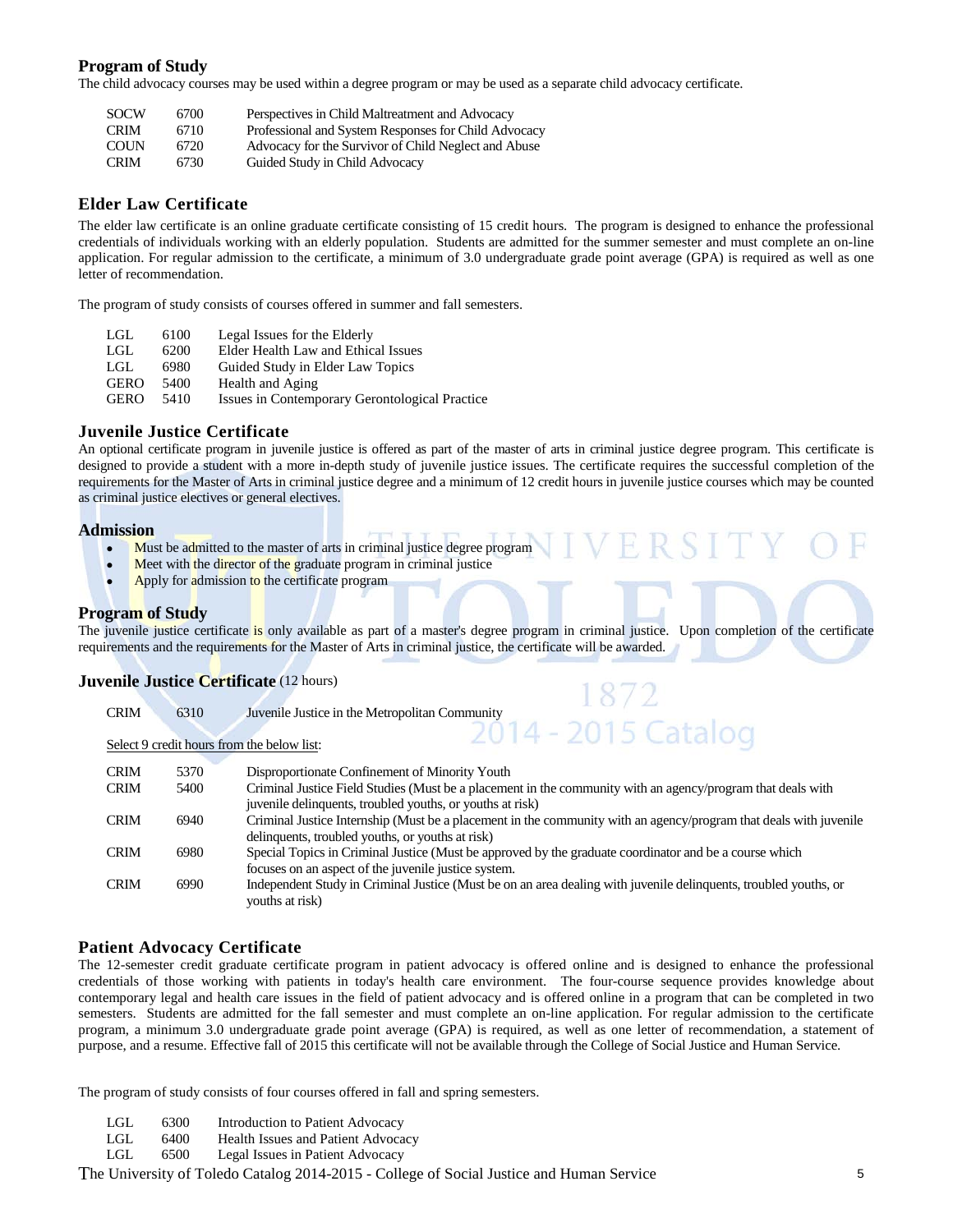# **SCHOOL PSYCHOLOGY, HIGHER EDUCATION, AND COUNSELOR EDUCATION**

*John Laux, chair*

The department offers a master's degree and education specialist degree in school psychology, master's degrees in higher education and in counselor education with concentrations in school counseling and clinical mental health counseling, and doctorates in higher education and in counselor education. The department offers a graduate certificate in diversity. The department also participates in an interdisciplinary online certificate in child advocacy that is described in the department of criminal justice, social work and legal specialties.

### **School Psychology**

The graduate program in school psychology meets the educational requirements for licensure in Ohio and many other states. The program is approved by the National Association of School Psychologists and accredited by the Council for the Accreditation of Educator Preparation Both the master of arts and the education specialist degree requirements must be completed by the student to be licensed as a school psychologist in Ohio and to be a nationally certified school psychologist.

The program is designed for three years of full-time study.

### **Admission**

#### **Application deadlines for the school psychology program are December 15, February 15, and May 15.**

To apply to the program, applicants must meet the minimum academic prerequisite and submit the following materials:

- Minimum academic prerequisite: Undergraduate GPA of 2.7 (for admission to the College of Graduate Studies) and for the school psychology program, a preferred undergraduate GPA of 3.0
- GRE scores (taken within the last five years)
- College of Graduate Studies application for the master's degree in school psychology
- Three letters of recommendation, at least one of which must address the applicant's academic potential (i.e. from a university faculty member)
- Statement of purpose, between two to three pages, that details the reasons the applicant would like to pursue a career in school psychology and includes personal experiences. The statement of purpose should be typed and submitted to the College of Graduate Studies as a separate word document.
- Official undergraduate transcripts (and graduate transcripts, if applicable)
- Professional résumé

To be consistent with national training standards and to ensure sufficient faculty members to advise and mentor students, a limited number of applicants will be admitted into the program each year. As a result, admission is competitive. Applicants are required to interview with an admissions committee. Prior to participating in the campus interview, applicants must interview a school psychologist. The list of questions to ask during the school psychologist interview as well as other information about the program can be found on the program website. For more information or to ask questions, contact Wendy Cochrane, Program Director, wendy.cochrane@utoledo.edu 419-530-2013 or Sue Martin, Department Secretary, smartin@utnet.utoledo.edu, 419-530-2718.

### **Program of Study**

The complete program includes approximately 79 credits, a two-semester pre-practica experience during the first year, a two-semester practica experience during the second year, and a 9-month, full-time internship (minimum of 1200 clock hours) in a school setting completed during the third year. Students earn a master of arts (M.A.) after completing a minimum of 32 hours of coursework and 100 pre-practica experience hours. The education specialist (Ed.S.) degree is earned after completion of the remaining coursework, practica experience and internship.

|                               | <b>Fall Semester</b>                                                                                                                                                                                                                        | <b>Spring Semester</b>                                                                                                                                                                                                           | <b>Summer Semester</b>                                                                |
|-------------------------------|---------------------------------------------------------------------------------------------------------------------------------------------------------------------------------------------------------------------------------------------|----------------------------------------------------------------------------------------------------------------------------------------------------------------------------------------------------------------------------------|---------------------------------------------------------------------------------------|
| $\overline{\phantom{0}}$<br>ω | HSHS 6000 Statistics and Research for HSHS<br>Professions<br>SPSY 5060 Prepractica in School Psychology<br>SPSY5030 Role and Function of School Psych<br>EDP5330 Behavior Management<br>SPSY5040 Legal and Ethical Issues in School Psych 4 | SPSY 5060 Prepractica in School Psychology<br>SPSY5300 Psychoed Assessment & Intervention I<br>4<br>SPSY6260 Developmental Child Psychopathology or 3<br>EDP 5210 Child Development<br>SPSY5170 Consultation I<br>Total 12 hours | SPSY5310 Psychoed Assessment & Interven II<br>SPSY7180 Consultation II: School & Home |
|                               | Total 15 hours                                                                                                                                                                                                                              |                                                                                                                                                                                                                                  | Total 7 hours                                                                         |

#### **Program Sequence for School Psychology**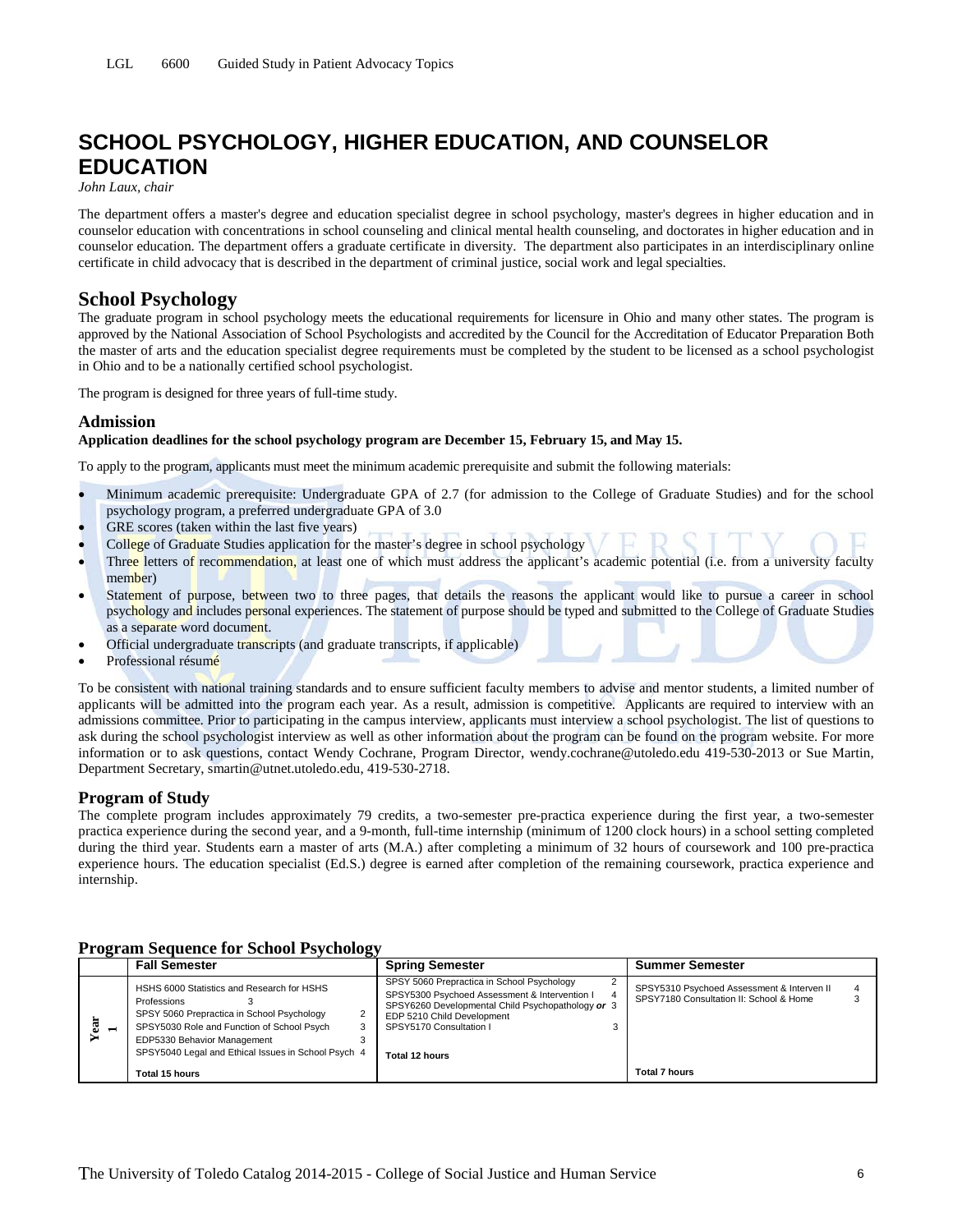| ēā<br>Ν             | SPSY7320 Psychoed Assessment & Intervention III 4<br>COUN 5/7140 Counseling Theories & Techniques<br>SPSY7330 Practica in School Psychology |   | EDP5210 Child Development or SPSY 7260 Dev.<br>Child Psychopathology<br>COUN5/7160 Cultural Diversity<br>SPSY7330 Practica in School Psychology<br>EDP7320 Instructional Psychology or EDP 7110<br>Basic Ed Psychology |   | SPSY7190 Consultation III: School & Community | 4 |
|---------------------|---------------------------------------------------------------------------------------------------------------------------------------------|---|------------------------------------------------------------------------------------------------------------------------------------------------------------------------------------------------------------------------|---|-----------------------------------------------|---|
|                     | Total 12 hours                                                                                                                              |   | Total 13 hours                                                                                                                                                                                                         |   | Total 4 hours                                 |   |
| Yea<br>$\mathbf{C}$ | SPSY7940 Internship in School Psychology                                                                                                    | 6 | SPSY7940 Internship in School Psychology                                                                                                                                                                               | 6 | SPSY7940 Internship in School Psychology      |   |

# **Higher Education Program**

### **Master of Education in Higher Education**

### **Master of Education in Higher Education 36 hours (cohort degree 33 hours)**

| Year<br>$\mathbf{z}$                                                             | <b>SPST7330 PIACTICA III SCHOOL PSYCHOLOGY</b>                                                                                                                                                                                                                                                                                                                                                                                                                                                                                                                                                                                                                                                                                                     |   | COUNS/7160 Cultural Diversity<br>SPSY7330 Practica in School Psychology<br>EDP7320 Instructional Psychology or EDP 7110<br>Basic Ed Psychology | J<br>4<br>3 |                                                                                                                                                                                                                                                                                                            |  |
|----------------------------------------------------------------------------------|----------------------------------------------------------------------------------------------------------------------------------------------------------------------------------------------------------------------------------------------------------------------------------------------------------------------------------------------------------------------------------------------------------------------------------------------------------------------------------------------------------------------------------------------------------------------------------------------------------------------------------------------------------------------------------------------------------------------------------------------------|---|------------------------------------------------------------------------------------------------------------------------------------------------|-------------|------------------------------------------------------------------------------------------------------------------------------------------------------------------------------------------------------------------------------------------------------------------------------------------------------------|--|
|                                                                                  | Total 12 hours                                                                                                                                                                                                                                                                                                                                                                                                                                                                                                                                                                                                                                                                                                                                     |   | Total 13 hours                                                                                                                                 |             | <b>Total 4 hours</b>                                                                                                                                                                                                                                                                                       |  |
| Yea<br>$\boldsymbol{\kappa}$                                                     | SPSY7940 Internship in School Psychology                                                                                                                                                                                                                                                                                                                                                                                                                                                                                                                                                                                                                                                                                                           | 6 | SPSY7940 Internship in School Psychology                                                                                                       | 6           | SPSY7940 Internship in School Psychology<br>4                                                                                                                                                                                                                                                              |  |
|                                                                                  | <b>Higher Education Program</b><br><b>Master of Education in Higher Education</b><br>leads to the master's degree.<br>Master of Education in Higher Education 36 hours (cohort degree 33 hours)                                                                                                                                                                                                                                                                                                                                                                                                                                                                                                                                                    |   |                                                                                                                                                |             | The master's program in higher education consists of two tracts. Students normally enroll in the 36-credit master's program that includes coursework<br>and a practicum experience in the higher education setting. For persons currently employed in higher education, a 33-hour track in a cohort format |  |
|                                                                                  |                                                                                                                                                                                                                                                                                                                                                                                                                                                                                                                                                                                                                                                                                                                                                    |   |                                                                                                                                                |             |                                                                                                                                                                                                                                                                                                            |  |
| <b>Required Courses</b><br><b>HED 6910</b><br><b>HED 6510</b><br><b>HED 6640</b> | Introduction to Interpretive Inquiry<br>American College Student<br>Governance and Administration                                                                                                                                                                                                                                                                                                                                                                                                                                                                                                                                                                                                                                                  |   | 3<br>3<br>3                                                                                                                                    |             |                                                                                                                                                                                                                                                                                                            |  |
| <b>HED 6770</b><br><b>HED 6120</b>                                               | <b>Evaluation and Outcomes Assessment</b><br><b>International Education</b>                                                                                                                                                                                                                                                                                                                                                                                                                                                                                                                                                                                                                                                                        |   | 3<br>3                                                                                                                                         |             | ERSITY                                                                                                                                                                                                                                                                                                     |  |
| <b>HED 6540</b>                                                                  | <b>Advising Diverse Students</b><br>TSOC course or HED 6010 History of Higher Education<br>EDP course or HED 6530 Theories of Student Development<br>RESM course or HSHS 6000 Stat & Res/H&H Prof.                                                                                                                                                                                                                                                                                                                                                                                                                                                                                                                                                 |   | 3<br>3<br>3<br>3                                                                                                                               |             |                                                                                                                                                                                                                                                                                                            |  |
| <b>HED 6730</b><br><b>HED 6520</b>                                               | Electives (choose 1)<br>Legal Aspects of Higher Education<br>Organ. & Management of Student Affairs                                                                                                                                                                                                                                                                                                                                                                                                                                                                                                                                                                                                                                                |   | 3<br>3                                                                                                                                         |             |                                                                                                                                                                                                                                                                                                            |  |
|                                                                                  | Electives (choose 1)                                                                                                                                                                                                                                                                                                                                                                                                                                                                                                                                                                                                                                                                                                                               |   |                                                                                                                                                |             |                                                                                                                                                                                                                                                                                                            |  |
| <b>HED 6850</b><br><b>HED 6410</b><br><b>HED 6700</b>                            | Critical Issues In Higher Education<br>College and University Curriculum<br>Finance of Higher Education                                                                                                                                                                                                                                                                                                                                                                                                                                                                                                                                                                                                                                            |   | $\frac{3}{3}$<br>3                                                                                                                             |             | 2014 - 2015 Catalog                                                                                                                                                                                                                                                                                        |  |
| <b>HED 6980</b><br><b>HED 6960</b><br><b>HED 6920</b>                            | Capstone (choose 1)<br>Master's Capstone Seminar<br>Master's Thesis<br>Master's Project                                                                                                                                                                                                                                                                                                                                                                                                                                                                                                                                                                                                                                                            |   | 3<br>3<br>3                                                                                                                                    |             |                                                                                                                                                                                                                                                                                                            |  |
| <b>HED 6940</b>                                                                  | Practicum (not required for 33-credit cohort degree)<br><b>Master's Practicum</b>                                                                                                                                                                                                                                                                                                                                                                                                                                                                                                                                                                                                                                                                  |   | 3                                                                                                                                              |             |                                                                                                                                                                                                                                                                                                            |  |
|                                                                                  | Also available: HED 6950 Master's Internship in Higher Education                                                                                                                                                                                                                                                                                                                                                                                                                                                                                                                                                                                                                                                                                   |   |                                                                                                                                                |             |                                                                                                                                                                                                                                                                                                            |  |
|                                                                                  | <b>Doctoral Degree Program</b>                                                                                                                                                                                                                                                                                                                                                                                                                                                                                                                                                                                                                                                                                                                     |   |                                                                                                                                                |             |                                                                                                                                                                                                                                                                                                            |  |
| ٠                                                                                | <b>Admission to Doctoral Program in Higher Education</b><br>Currently employed at a college or university.<br>A completed College of Graduate Studies admissions form.<br>A baccalaureate degree granted by an accredited institution, with a minimum GPA of 2.7 preferred.<br>A master's degree granted by an accredited institution, with a minimum GPA of 3.25.<br>Official transcripts from all previous higher education institutions attended.<br>A letter indicating the applicant's commitment to pursuing a career in the field of higher education, and a description of the<br>applicant's potential research topic for dissertation study.<br>The University of Toledo Catalog 2014-2015 - College of Social Justice and Human Service |   |                                                                                                                                                |             | 7                                                                                                                                                                                                                                                                                                          |  |

### **Doctoral Degree Program**

### **Admission to Doctoral Program in Higher Education**

- Currently employed at a college or university.
- A completed College of Graduate Studies admissions form.
- A baccalaureate degree granted by an accredited institution, with a minimum GPA of 2.7 preferred.
- A master's degree granted by an accredited institution, with a minimum GPA of 3.25.
- Official transcripts from all previous higher education institutions attended.
- A letter indicating the applicant's commitment to pursuing a career in the field of higher education, and a description of the applicant's potential research topic for dissertation study.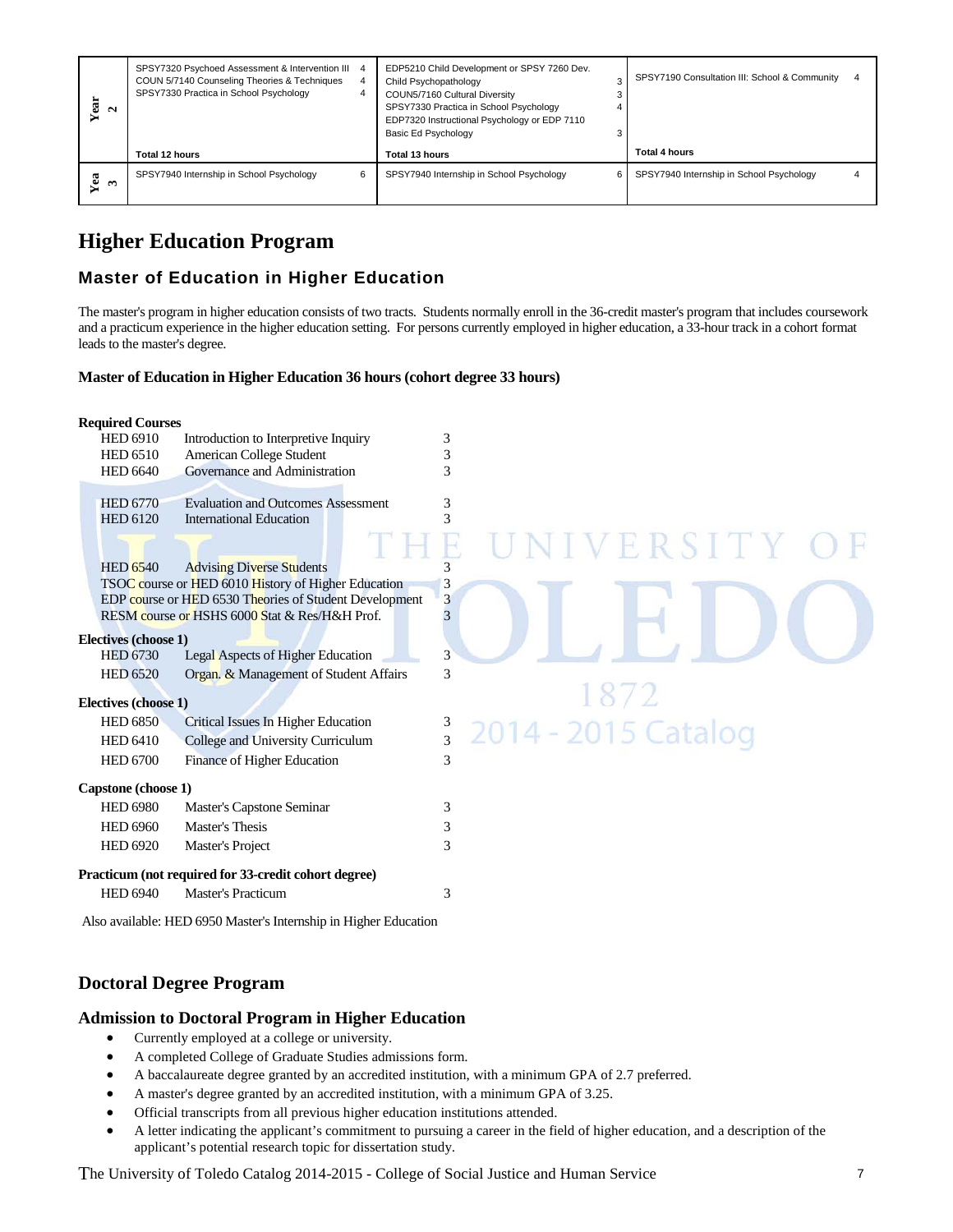- A 1,000-word essay that discusses the most critical issue facing higher education today, the reasons for choosing this issue, and the implications of the issue for the future of higher education.
- Two letters of reference, including at least one from a faculty member who can speak to the ability of the applicant to conduct research and to write at the graduate level.
- A current resume or curriculum vitae.

#### **Requirements for Doctoral Program**

A minimum of 61 hours beyond the master's degree is required.

- Required HED Courses 30 hours HED 8030 Federal & State Policy Analysis HED 8530 Student Development Theory HED 8570 Research in Higher Education HED 8640 Governance & Administration OR HED 8650 Community College Leadership HED 8700 Finance of Higher Education HED 8770 Evaluation & Outcomes Assessment in Higher Education HED 8850 Critical Issues in Higher Education HED 8790 Managing College & University Personnel HED 8730 Legal Aspects of Higher Education HED 8120 International Higher Education
- Elective HED Courses 6 hours
- TSOC Requirement 3 credit hours or HED 8010 History of Higher Education
- Research Methods Requirement- 12 hours RESM 8120 Quantitative II RESM 7330 Qualitative Research I or HED 8910 Introduction to Interpretive Inquiry HED 8920 Adv. Seminar: Quantitative Design HED 8920 Advanced Seminar in Qualitative Research
- Dissertation- 10 hours HED 8930 Doctoral Research Seminar - Concept Paper (3) HED 8930 Doctoral Research Seminar- Literature Review (3) HED 8960 Dissertation (4)

In addition, each doctoral student is expected to:

- Concentrate in the area of specialization (i.e. a major) and pass a written examination (major examination) in the major area of concentration;
- Demonstrate proficiency in tools of research;
- Pass the written major examination and pass an oral examination that covers the relevant coursework;
- Orally present and defend a dissertation proposal in a public forum;
- Orally present and defend a completed dissertation in a public forum.

### **Academic Advising Committee**

The student is assigned a temporary advisor upon admission to a program. This advisor guides the student in forming a doctoral program committee.

The doctoral program committee shall be formed before the student completes 18 hours of credit. The doctoral program committee has a minimum of three members who are selected from the membership of the graduate faculty of the University. The doctoral program committee is responsible for assisting the student in the development of a plan of study and assuring competence by overseeing the doctoral major exam, and the doctoral program oral.

The plan of study must be approved by the doctoral program committee, the department chairperson, and the associate dean of the college. The plan of study must be filed before 18 semester hours of the doctoral program are completed. After completion of the academic requirements, the student must form a dissertation committee to guide the development of the dissertation.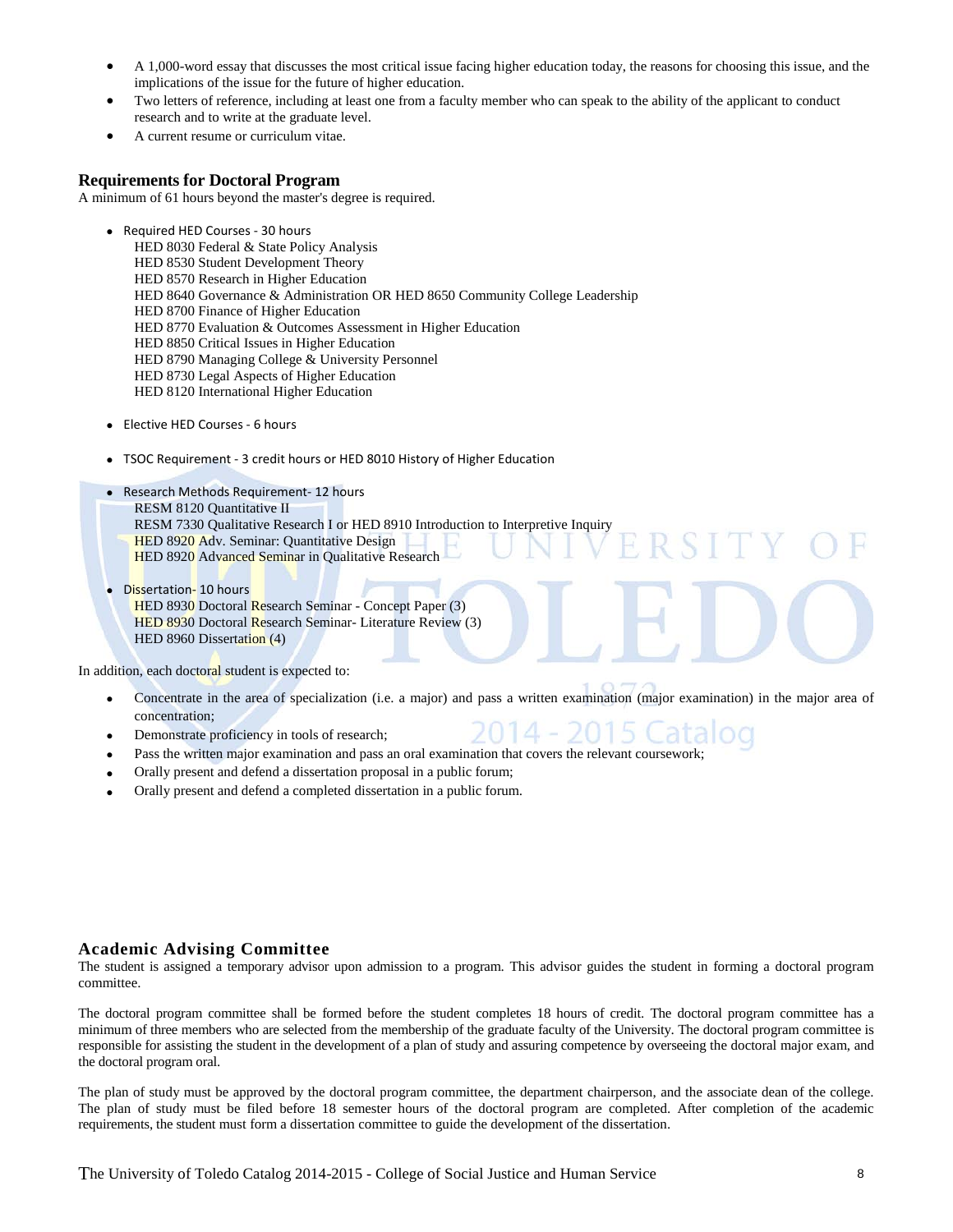### **Dissertation**

The dissertation committee must include a minimum of four graduate faculty members, including one who is not in the discipline major. Members of the dissertation committee may also be members of the doctoral program committee. The student must work closely with the committee to develop a research proposal for the dissertation. Once the committee approves the research design, the student must obtain Institutional Research Board approval before beginning the research study. A public, oral defense of the dissertation proposal and the completed dissertation is required.

### **Counselor Education Program**

The counselor education program offers a master of arts in counselor education with specializations in school counseling or clinical mental health counseling, and a doctoral degree in counselor education. All counselor education programs are nationally accredited by the Council for Accreditation of Counseling and Related Educational Programs (CACREP).

The clinical mental health counseling program prepares graduates for licensure in Ohio as professional counselors or professional clinical counselors and is approved by the Ohio Counselor, Social Worker, and Marriage & Family Therapist Board. Graduates work as counselors in community mental health agencies, hospitals, college counseling centers, or in private practice. School counselors work in K-12 schools. The doctor of philosophy in counselor education prepares graduates as counselor educators in colleges and universities, and as counselors, supervisors or directors in agencies, or as private practitioners. Counselor education programs meet educational requirements for licensure or certification in Ohio, Michigan and most other states.

### **Master of Arts in Counselor Education: School Counseling Program**

The school counseling specialization prepares graduates to work in K-12 schools. It is accredited by the Council for Accreditation of Counseling and Related Educational Programs and is approved by the Ohio Department of Education. The master's degree in school counseling meets the academic requirements for K-12 school counselor licensure in Ohio and other states. Neither Ohio nor Michigan requires applicants to have teacher certification to be licensed as a school counselor. Applicants expecting to practice outside of Ohio or Michigan should consult that state's department of education to determine current certification or licensure requirements.

### **Admission**

**The application deadlines are September 15, January 15, or May 15.** To apply to the program, applicants must meet all requirements of the College of Graduate Studies and submit the following materials to the College of Graduate Studies:

- College of Graduate Studies application for the master's degree in school counseling
- Transcripts of an undergraduate degree with a 3.0 or equivalent cumulative grade point average on a 4-point scale for all undergraduate study at all institutions attended.
- An official Graduate Record Examination (GRE) score taken within the last five years is required for persons whose undergraduate GPA is below 2.7. .
	- Applicants holding a doctoral degree from an accredited college or university are automatically excluded from the requirement to submit an official Graduate Record Examination score.
	- o Applicants holding a master's degree from an accredited college or university and whose cumulative graduate course work meets or exceeds 3.5 on a 4.0 scale are automatically excluded from the requirement to submit an official Graduate Record Examination score.
- A typed, written personal statement (suggested length 2-3 pages) detailing significant personal and professional experiences that relate to the applicant's decision to pursue a career in counseling (e.g., rationale for seeking degree, commitment to counseling as a profession). The personal statement should also address such topics as the applicant's skills or knowledge, preparation through education and/or experience, strengths and weaknesses, rationale for academic deficiencies, etc.
- A professional résumé
- Three letters of recommendation, at least one of which must address the applicant's academic potential (i.e. from a university faculty member)

To be consistent with national training standards and to ensure sufficient faculty members to advise and mentor students, a limited number of applicants will be admitted into the program each year. As a result, admission is competitive. Applicants who pass the initial screening are required to interview with an admissions committee. For more information or to ask questions, contact Sue Martin, Department Secretary, smartin@utnet.utoledo.edu 419-530-2718.

### **Program of Study**

The master's degree consists of a minimum of 48 semester hours of study, including a 600 clock hour internship in a school setting. The degree is available for full-time or part-time students.

### **Program of study for the Master of Arts in counselor education: school counseling**

|           | <b>Fall Semester</b>                                                                                                                                                         |        | <b>Spring Semester</b>                                                                                                                               |   |
|-----------|------------------------------------------------------------------------------------------------------------------------------------------------------------------------------|--------|------------------------------------------------------------------------------------------------------------------------------------------------------|---|
| Year<br>− | COUN 5110 Career Counseling & Development<br>COUN 5120 Individual & Group Assessment<br>COUN5140 Counseling Theories & Techniques<br>COUN5150 Counseling Across the Lifespan | 3<br>3 | COUN5010 Prof Orientation to School Counseling<br>COUN5130 Group Counseling<br>COUN5160 Cultural Diversity for Counselors<br>SPSY5170 Consultation I | 4 |
|           | Total 13 hours                                                                                                                                                               |        | Total 14 hours                                                                                                                                       |   |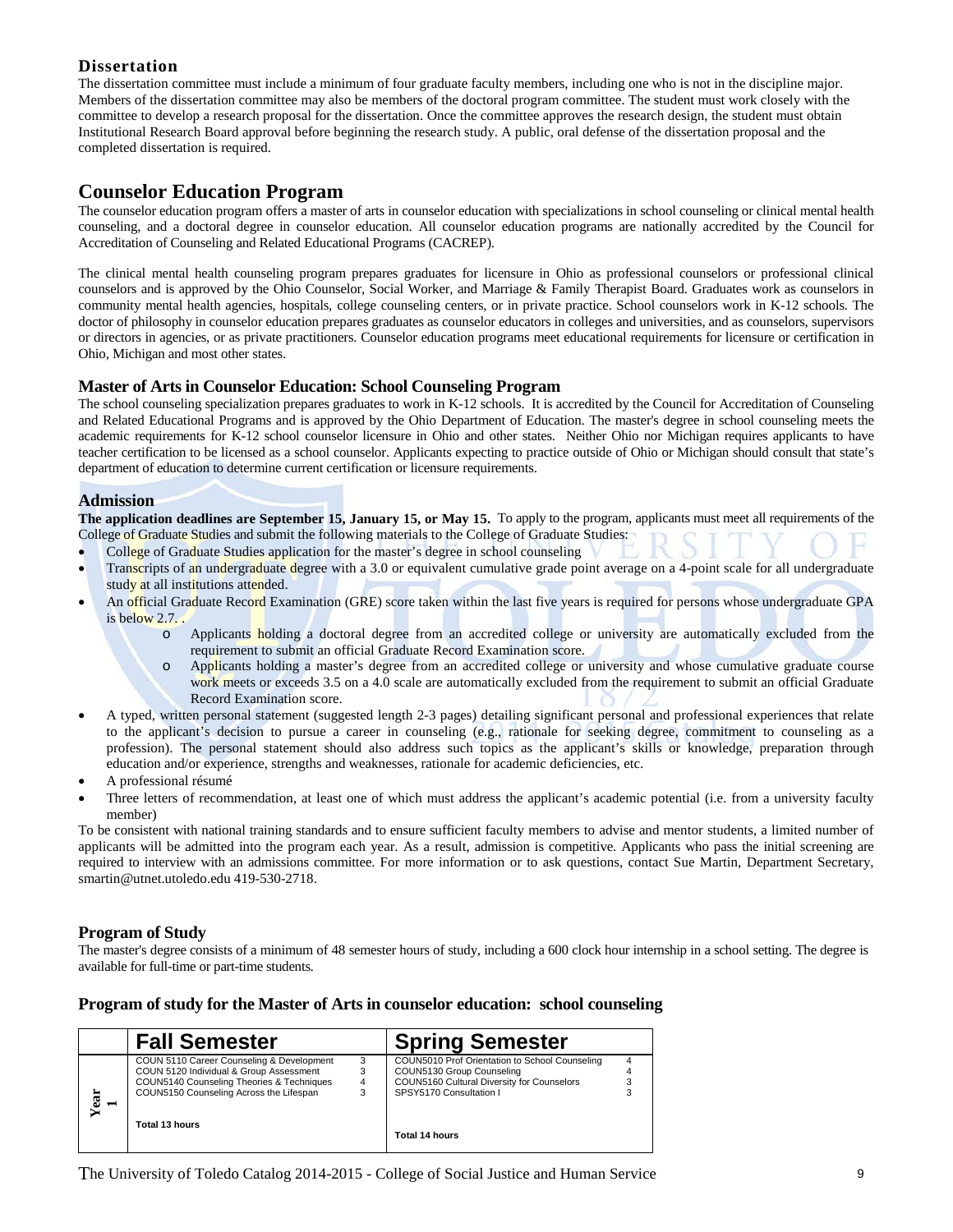|    | COUN5190 Counseling Practicum                 | 4 | COUN6940 Counseling Internship |         |
|----|-----------------------------------------------|---|--------------------------------|---------|
|    | SPSY5040 Legal & Ethical Issues<br>OR         | 3 | Elective                       | $3 - 4$ |
| är | SPED 5000 Issues in Special Education         | 3 |                                |         |
| Ν  | HSHS6000 Statistics & Research for HSHS<br>ΟR |   | Total 11-12 hours              |         |
|    | RESM5310 Educational Research                 |   |                                |         |
|    | Total 10 hours                                |   |                                |         |

Note: Many of these classes are also offered in the summer and some are offered through Distance Learning.

### **School Counseling Licensure Endorsement Program**

Any licensed or license-eligible professional counselor or professional clinical counselor or any student in the clinical mental health counseling program who wants school counselor licensure, but is not seeking admission to the master's degree in school counseling, must apply for admission to the school counseling licensure endorsement program. The application consists of an application form, official transcripts of graduate work in counseling, three letters of recommendation, and a personal statement clarifying the reasons the applicant wishes to become a licensed school counselor. The applicant may be required to appear for an interview. Students must be admitted to the endorsement program before they will be permitted to enroll in the required 600 clock-hour internship.

### **Master of Arts in Counselor Education: Clinical Mental Health Counseling**

The University of Toledo Catalog 2014-2015 - College of Social Justice and Human Service 10 **Year**  The master's degree in the area of clinical mental health counseling is a prerequisite for licensure as a professional counselor or professional clinical counselor in Ohio and other states. It is accredited by the Council for Accreditation of Counseling and Related Educational Programs and is approved by the Ohio Counselor, Social Worker, Marriage and Family Therapist Board. This degree prepares students to work in mental health agencies, substance abuse agencies, private practice, and a wide variety of settings including hospitals, colleges, and the criminal justice system. Applicants expecting to practice outside Ohio or Michigan should consult that state's counseling board to determine current certification or licensure requirements.

### **Admission**

**The application deadlines are September 15, January 15, or May 15.** To apply to the program, applicants must meet all requirements of the College of Graduate Studies and submit the following materials to the College of Graduate Studies:

- College of Graduate Studies application for the master's degree in clinical mental health counseling
- Transcripts of an undergraduate degree with a 3.0 or equivalent cumulative grade point average on a 4-point scale for all undergraduate study at all institutions attended.
- An official Graduate Record Examination (GRE) score taken within the last five years is required for persons whose undergraduate GPA is below 2.7..
	- o Applicants holding a doctoral degree from an accredited college or university are automatically excluded from the requirement to submit an official Graduate Record Examination score.
	- o Applicants holding a master's degree from an accredited college or university and whose cumulative graduate course work meets or exceeds 3.5 on a 4.0 scale are automatically excluded from the requirement to submit an official Graduate Record Examination score.
- A typed, written personal statement (suggested length 2-3 pages) detailing significant personal and professional experiences that relate to the applicant's decision to pursue a career in counseling (e.g., rationale for seeking degree, commitment to counseling as a profession). The personal statement should also address such topics as the applicant's skills or knowledge, preparation through education and/or experience, strengths and weaknesses, rationale for academic deficiencies, etc.
- A professional résumé.
- Three letters of recommendation, at least one of which must address the applicant's academic potential (i.e. from a university faculty member).

To be consistent with national training standards and to ensure sufficient faculty members to advise and mentor students, a limited number of applicants will be admitted into the program each year. As a result, admission is competitive. Applicants who pass the initial screening are required to interview with an admissions committee. For more information or to ask questions, contact Sue Martin, Department Secretary, at smartin@utnet.utoledo.edu or 419-530-2718.

### **Program of Study**

The curriculum leading to the master of arts degree in counselor education with a specialization in clinical mental health counseling consists of a minimum of 60 semester hours. Applicants seeking licensure as professional counselors or professional clinical counselors in Ohio need to insure that at least 20 of their 60 semester hours of study meet the five areas of clinical practice required by the Ohio Counselor, Social Worker, and Marriage and Family Therapist Board.

### **Program of study for the Master of Arts degree in counselor education: clinical mental health counseling**

The curriculum leading to the master's degree in counselor education: clinical mental health counseling consists of the following:

### **Program Sequence for Master of Arts in Counselor Education: Clinical Mental Health Counseling**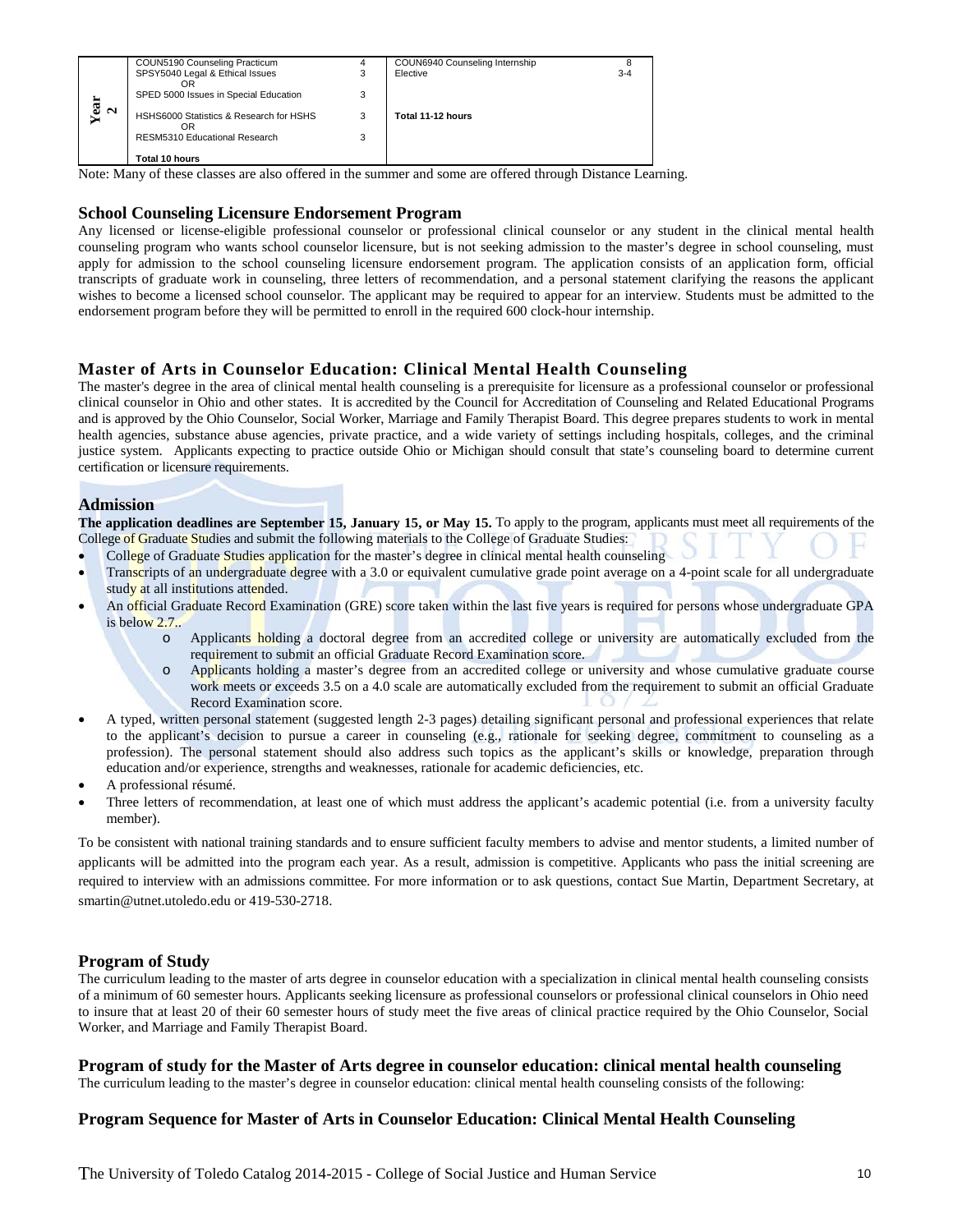|      | <b>Fall Semester</b>                                                                                                                                                         |                             | <b>Spring Semester</b>                                                                                                                                          |                              |
|------|------------------------------------------------------------------------------------------------------------------------------------------------------------------------------|-----------------------------|-----------------------------------------------------------------------------------------------------------------------------------------------------------------|------------------------------|
| Year | COUN5020 Pro Orient Clinical Mental Health Couns<br>COUN5110 Career Counseling & Development<br>COUN5120 Individual & Group Assessment<br>COUN6240 Diagnosis & Mental Health | 4<br>3<br>3<br>4            | COUN5130 Group Counseling<br>COUN5140 Counseling Theories & Techniques<br>COUN5150 Counseling Across the Lifespan<br>COUN5160 Cultural Diversity for Counselors | 4<br>4<br>3<br>3             |
|      | Total 14 hours                                                                                                                                                               |                             | Total 14 hours                                                                                                                                                  |                              |
| Year | COUN5190 Counseling Practicum<br>COUN7540 Advanced Personality Assessment<br>HSHS6000 Statistics & Research for HSHS<br>OR.<br>RESM5310 Educational Research<br>Elective     | 4<br>4<br>3<br>3<br>$3 - 4$ | COUN6940 Counseling Internship<br>COUN6210 Psychopathology<br>Elective<br>Elective                                                                              | 8<br>4<br>$3 - 4$<br>$3 - 4$ |
|      | Total 14-15 hours                                                                                                                                                            |                             | Total 18-20 hours                                                                                                                                               |                              |

Note: Many of these classes are also offered in the summer and some are offered through Distance Learning.

### **Doctor of Philosophy in Counselor Education**

The doctor of philosophy degree (Ph.D.) in counselor education prepares students for careers in community agencies, schools, colleges, universities, and private practice. Opportunities exist within this program to create areas of specialization that are relevant to the academic, professional, or research interests of the student. The program objectives and curricular experiences of the doctoral program reflect an extension of those offered in the master's programs.

### **Admission**

Persons applying for admission to doctoral study must meet the admission requirements of the College of Graduate Studies, the College of Social Justice and Human Service, and the counselor education program. These requirements include an application for graduate admission, one set of official transcripts from each institution attended showing any and all undergraduate/graduate credits and degrees attained, three letters of recommendation, and a non-refundable application fee that must be submitted to the College of Graduate Studies to begin the admission process.

In addition, counselor education program requirements for admission to the doctoral program are:

- A minimum GPA of 3.5 on a 4.0-point scale for all graduate-level academic work
- A master's degree in counseling from a program that is approved by the Council for Accreditation of Counseling and Related Educational Programs (CACREP). Applicants with degrees from non-accredited programs must demonstrate their equivalency to approved programs or make up any deficiencies that may be present in their training.
- GRE scores (taken within the last five years).
- A résumé and autobiographical statement of three-to-five pages in length
- One writing sample. The writing sample consists of responses to questions about your academic and professional background and goals. The writing sample is designed to determine your writing ability and your suitability to the profession and to the doctoral program. The list of questions as well as other information about the program can be found on the program website.
- A personal interview with program faculty to determine the personal and professional suitability and leadership potential of the applicant. Applicants will be notified if they are selected for an interview.
- Three letters of recommendation, at least one of which must address the applicant's academic potential (i.e. from a university faculty member).

Applicants are interviewed and admitted to doctoral study during the fall, spring, or summer semesters of each academic year.

For more information or to ask questions, contact Christopher Roseman, Doctoral Program Coordinator at 419-530-4064 or email christopher.roseman@utoledo.edu or contact Sue Martin, Department Secretary, at 419-530-2718 or smartin@utnet.utoledo.edu

### **Program of Study**

The curriculum leading to the doctor of philosophy degree in counselor education consists of a minimum of 60 semester hours. While the degree allows the student to focus on areas of interest, scholarly preparation resulting in a culminating research dissertation is required.

### **Program Sequence for Ph.D. in Counselor Education (60 Semester hours beyond Master's in Counseling)**

|      | <b>Fall Semester</b>                                                                                                                |   | <b>Spring Semester</b>                                                                                                                |  |  |
|------|-------------------------------------------------------------------------------------------------------------------------------------|---|---------------------------------------------------------------------------------------------------------------------------------------|--|--|
|      | COUN7510 Supervision in Counseling & Sch Psy<br>COUN7530 Adv Theories Counseling Interventions<br>RESM8120 Quantitative Research II | 4 | COUN7520 Education & Leadership in MH Prof<br>COUN8410 Adv Practicum in Counseling Interventions 4<br>RESM7330 Qualitative Research I |  |  |
| Year | Total 11 hours                                                                                                                      |   | Elective<br>Total 14 hours                                                                                                            |  |  |